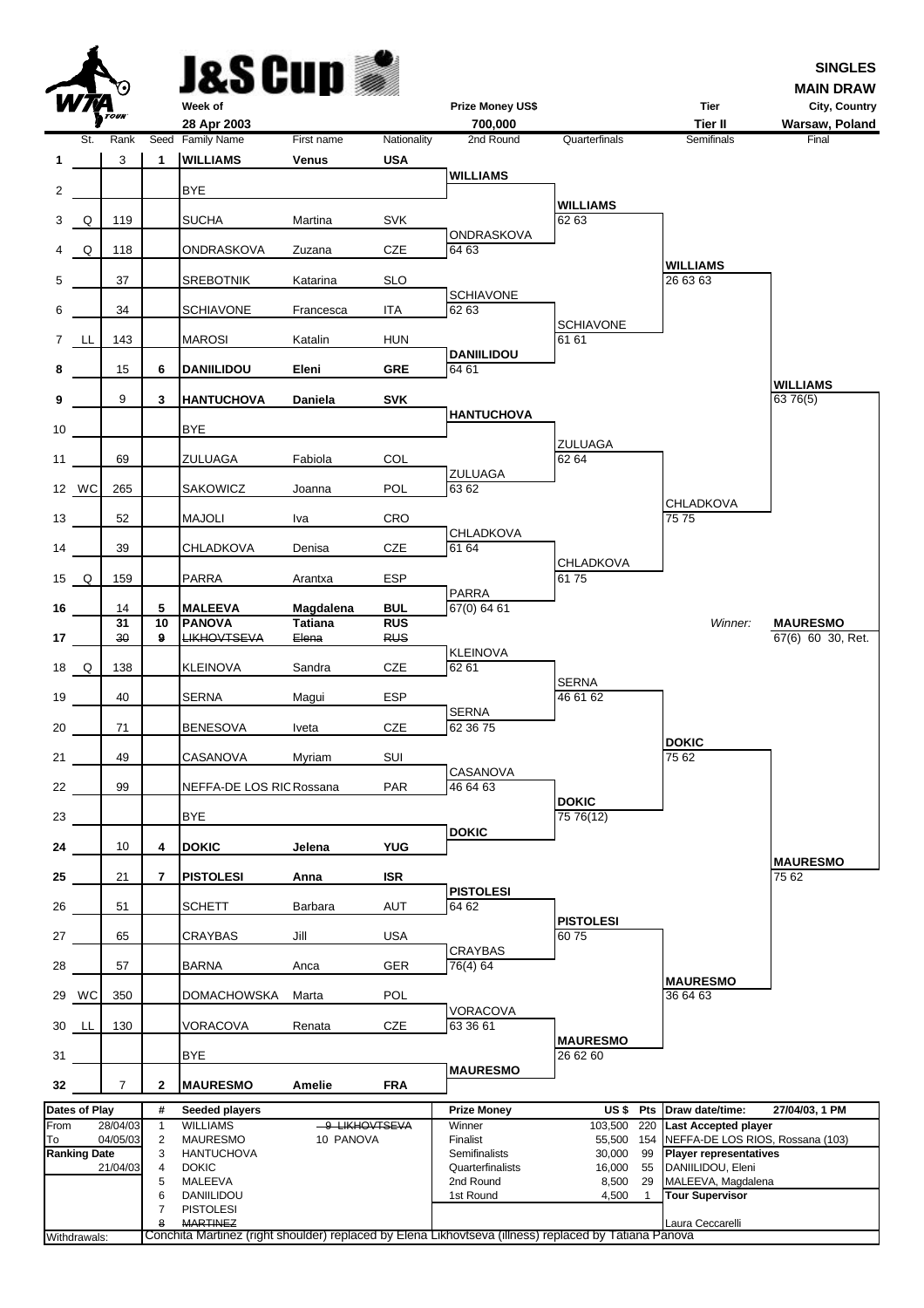|                         | Δ<br>W <i>TA</i> | <b>TOUR</b> |              | <b>J&amp;S Cup</b><br>Week of<br>28 Apr 2003     |                      |                          | Prize Money US\$<br>700,000       |                                | <b>Tier</b><br><b>Tier II</b> | <b>DOUBLES</b><br><b>MAIN DRAW</b><br>City, Country<br>Warsaw, Poland |
|-------------------------|------------------|-------------|--------------|--------------------------------------------------|----------------------|--------------------------|-----------------------------------|--------------------------------|-------------------------------|-----------------------------------------------------------------------|
|                         | St.              | Rank        |              | Seed Family Name                                 | First name           | Nationality              | 2nd Round                         | Semifinals                     | Final                         | Winners                                                               |
| 1                       |                  | 65          | 1            | <b>HUBER</b>                                     | Liezel               | <b>RSA</b>               |                                   |                                |                               |                                                                       |
|                         |                  |             |              | <b>MALEEVA</b>                                   | Magdalena            | <b>BUL</b>               | <b>HUBER</b>                      |                                |                               |                                                                       |
|                         |                  |             |              |                                                  |                      |                          | <b>MALEEVA</b>                    |                                |                               |                                                                       |
| $\overline{2}$          |                  | 348         |              | <b>BARNA</b>                                     | Anca                 | GER                      | 75 76(4)                          |                                |                               |                                                                       |
|                         |                  |             |              | <b>HENKE</b>                                     | Vanessa              | GER                      |                                   | <b>HUBER</b>                   |                               |                                                                       |
|                         |                  |             |              |                                                  |                      |                          |                                   | <b>MALEEVA</b>                 |                               |                                                                       |
| 3                       |                  | 209         |              | <b>MAROSI</b><br>VORACOVA                        | Katalin<br>Renata    | <b>HUN</b><br>CZE        |                                   | 64 62                          |                               |                                                                       |
|                         |                  |             |              |                                                  |                      |                          | <b>MAROSI</b>                     |                                |                               |                                                                       |
|                         |                  |             |              |                                                  |                      |                          | <b>VORACOVA</b>                   |                                |                               |                                                                       |
| $\overline{\mathbf{4}}$ |                  | 145         |              | <b>TARABINI</b><br>VIS                           | Patricia<br>Caroline | ARG<br><b>NED</b>        | 62 61                             |                                |                               |                                                                       |
|                         |                  |             |              |                                                  |                      |                          |                                   |                                | <b>HUBER</b>                  |                                                                       |
| 5                       |                  | 128         | 3            | <b>BOOGERT</b>                                   | <b>Kristie</b>       | <b>NED</b>               |                                   |                                | <b>MALEEVA</b><br>16 62 62    |                                                                       |
|                         |                  |             |              | <b>SERNA</b>                                     | Magui                | <b>ESP</b>               |                                   |                                |                               |                                                                       |
|                         |                  |             |              |                                                  |                      |                          | <b>BOOGERT</b>                    |                                |                               |                                                                       |
| 6                       |                  | 693         |              | <b>KLEINOVA</b>                                  | Sandra               | CZE                      | <b>SERNA</b><br>62 64             |                                |                               |                                                                       |
|                         |                  |             |              | <b>JANS</b>                                      | Klaudia              | <b>POL</b>               |                                   |                                |                               |                                                                       |
|                         |                  |             |              |                                                  |                      |                          |                                   | <b>BOOGERT</b>                 |                               |                                                                       |
| $\overline{7}$          | WC               | 2058        |              | <b>BUBIEN</b>                                    | Natalia              | POL                      |                                   | <b>SERNA</b><br>62 57 62       |                               |                                                                       |
|                         |                  |             |              | <b>ROSOLSKA</b>                                  | Aleksandra           | POL                      |                                   |                                |                               |                                                                       |
|                         |                  |             |              |                                                  |                      |                          | <b>FEDAK</b><br>LASTRA            |                                |                               |                                                                       |
| 8                       |                  | 401         |              | <b>FEDAK</b>                                     | Yuliana              | <b>UKR</b>               | 61 62                             |                                |                               |                                                                       |
|                         |                  |             |              | LASTRA                                           | Gabriela             | <b>USA</b>               |                                   |                                |                               |                                                                       |
|                         |                  |             |              |                                                  |                      |                          |                                   |                                |                               | <b>HUBER</b><br><b>MALEEVA</b>                                        |
| 9                       |                  | 1430        |              | <b>STRACZY</b>                                   | Katarzyna            | POL                      |                                   |                                |                               | 36 64 62                                                              |
|                         |                  |             |              | ZARSKA                                           | Anna                 | POL                      | <b>CHLADKOVA</b>                  |                                |                               |                                                                       |
|                         |                  |             |              |                                                  |                      |                          | <b>CRAYBAS</b>                    |                                |                               |                                                                       |
| 10                      |                  | 1601        |              | <b>CHLADKOVA</b>                                 | Denisa               | CZE                      | 61 64                             |                                |                               |                                                                       |
|                         |                  |             |              | <b>CRAYBAS</b>                                   | Jill                 | <b>USA</b>               |                                   | <b>CHLADKOVA</b>               |                               |                                                                       |
|                         |                  |             |              |                                                  |                      |                          |                                   | <b>CRAYBAS</b>                 |                               |                                                                       |
| 11                      |                  | 1552        |              | <b>KOSINSKA</b><br><b>ROSOLSKA</b>               | Karolina<br>Alicja   | POL<br>POL               |                                   | 76(4) 36 63                    |                               |                                                                       |
|                         |                  |             |              |                                                  |                      |                          | <b>DHENIN</b>                     |                                |                               |                                                                       |
|                         |                  |             |              |                                                  |                      |                          | <b>NEFFA-DE LOS RIOS</b>          |                                |                               |                                                                       |
| 12                      |                  | 136         | 4            | <b>DHENIN</b><br><b>NEFFA-DE LOS RIO Rossana</b> | Caroline             | <b>FRA</b><br><b>PAR</b> | 64 60                             |                                |                               |                                                                       |
|                         |                  |             |              |                                                  |                      |                          |                                   |                                | <b>DANIILIDOU</b>             |                                                                       |
| 13                      |                  | 292         |              | DANIILIDOU                                       | Eleni                | GRE                      |                                   |                                | <b>SCHIAVONE</b><br>61 60     |                                                                       |
|                         |                  |             |              | <b>SCHIAVONE</b>                                 | Francesca            | ITA                      |                                   |                                |                               |                                                                       |
|                         |                  |             |              |                                                  |                      |                          | DANIILIDOU                        |                                |                               |                                                                       |
| 14                      |                  | 819         |              | KALYUZHNAYA                                      | Olga                 | <b>RUS</b>               | <b>SCHIAVONE</b><br>64 62         |                                |                               |                                                                       |
|                         |                  |             |              | PARRA                                            | Arantxa              | <b>ESP</b>               |                                   |                                |                               |                                                                       |
|                         |                  |             |              |                                                  |                      |                          |                                   | DANIILIDOU<br><b>SCHIAVONE</b> |                               |                                                                       |
| 15                      | Q                | 2058        |              | ONDRASKOVA                                       | Zuzana               | CZE                      |                                   | 76(4) 75                       |                               |                                                                       |
|                         |                  |             |              | <b>SUCHA</b>                                     | Martina              | SVK                      |                                   |                                |                               |                                                                       |
|                         |                  |             |              |                                                  |                      |                          | <b>KRIZAN</b><br><b>SREBOTNIK</b> |                                |                               |                                                                       |
| 16                      |                  | 70          | $\mathbf{2}$ | <b>KRIZAN</b>                                    | Tina                 | <b>SLO</b>               | 62 61                             |                                |                               |                                                                       |
|                         |                  |             |              | <b>SREBOTNIK</b>                                 | Katarina             | SLO                      |                                   |                                |                               |                                                                       |

فعد

| Dates of Play       |          | # | Seeded teams      | <b>Prize Monev</b>   | US \$/team |    | Pts Draw date/time: 27/04/03,1.45 PM               |
|---------------------|----------|---|-------------------|----------------------|------------|----|----------------------------------------------------|
| From<br>28/04/03    |          |   | <b>HUBER</b>      | Winners              |            |    | 32,000 220 Last Accepted team                      |
| To                  | 04/05/03 |   | MALEEVA           | <b>Finalists</b>     |            |    | 17,260 154 Chladkova, Denisa -Craybas, Jill (1601) |
| <b>Ranking Date</b> |          |   | <b>KRIZAN</b>     | <b>Semifinalists</b> | 9.240      |    | 99 Player representatives                          |
| 21/04/03            |          |   | <b>SREBOTNIK</b>  | 2nd Round            | 5,000      | 55 |                                                    |
|                     |          |   | <b>BOOGERT</b>    | 1st Round            | 2.620      |    | FEDAK, Yuliana                                     |
|                     |          |   | <b>SERNA</b>      |                      |            |    | <b>Tour Supervisor</b>                             |
|                     |          |   | <b>DHENIN</b>     |                      |            |    |                                                    |
|                     |          |   | NEFFA-DE LOS RIOS |                      |            |    | Laura Ceccarelli                                   |
| Withdrawals:        |          |   |                   |                      |            |    |                                                    |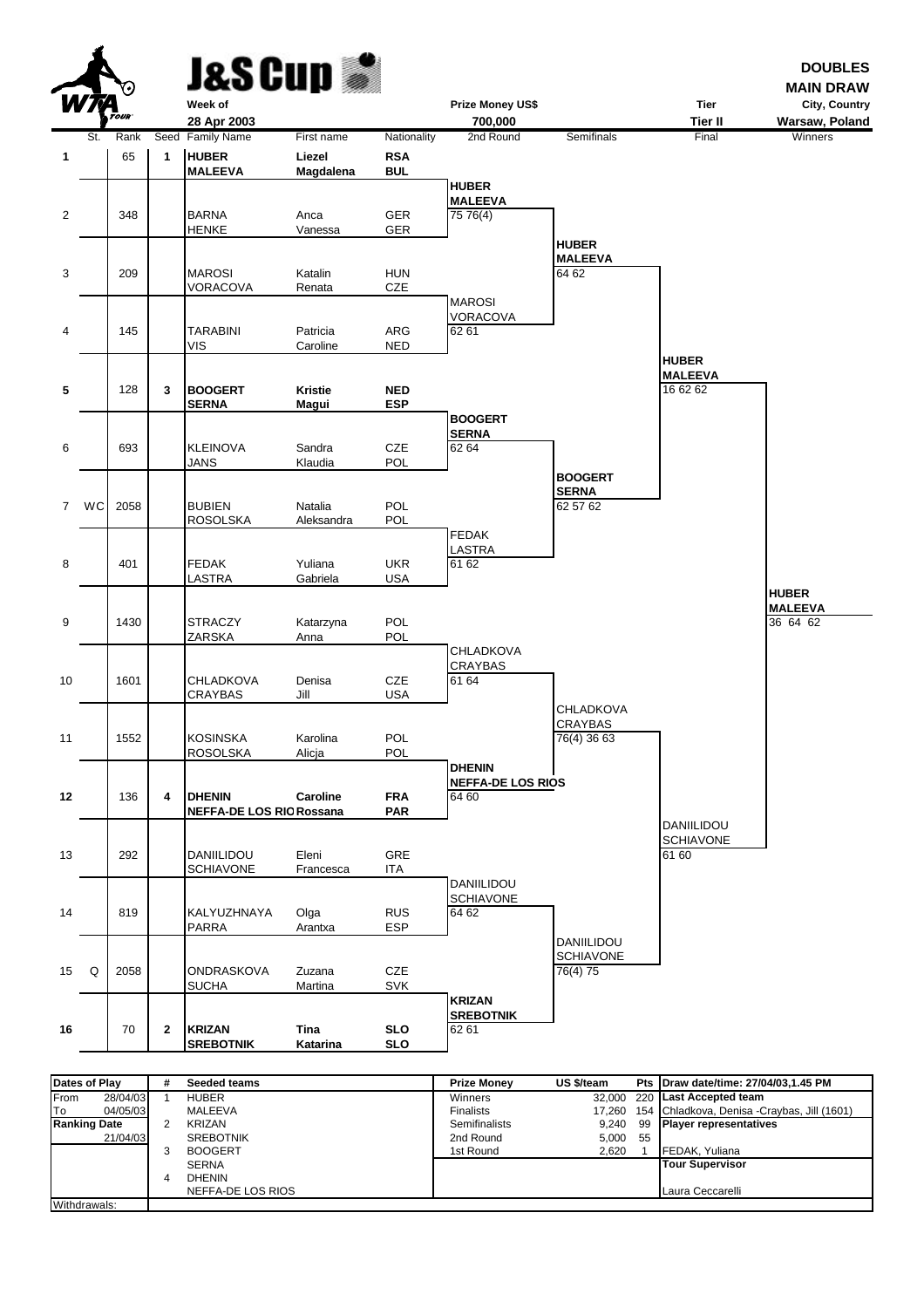| ú | Week |
|---|------|

**&SCun** 

**SINGLES**

|          |                     | Y.)      |                | R HNO CYC                   |                |             |                                    |                               |                               | <b>QUALIFYING</b>               |
|----------|---------------------|----------|----------------|-----------------------------|----------------|-------------|------------------------------------|-------------------------------|-------------------------------|---------------------------------|
|          |                     | TOUR     |                | Week of<br>28 Apr 2003      |                |             | <b>Prize Money US\$</b><br>700,000 |                               | <b>Tier</b><br><b>Tier II</b> | City, Country<br>Warsaw, Poland |
|          | St.                 | Rank     |                | Seed Family Name            | First name     | Nationality | 2nd Round                          | Finals                        | Qualifiers                    |                                 |
| 1        |                     | 118      | 1              | <b>ONDRASKOVA</b>           | Zuzana         | <b>CZE</b>  |                                    |                               |                               |                                 |
| 2        |                     |          |                | <b>BYE</b>                  |                |             | <b>ONDRASKOVA</b>                  |                               |                               |                                 |
| 3        | WC                  |          |                | <b>KOSINSKA</b>             | Karolina       | POL         |                                    | <b>ONDRASKOVA</b><br>64 62    |                               |                                 |
| 4        |                     | 195      |                | <b>FEDAK</b>                | Yuliana        | UKR         | <b>KOSINSKA</b><br>61 06 62        |                               |                               |                                 |
| 5        |                     | 1070     |                | <b>TURINSKY</b>             | Catherine      | GER         |                                    |                               | <b>ONDRASKOVA</b><br>75 62    |                                 |
| 6        | WC                  |          |                | LESNIAK                     | Marta          | POL         | <b>LESNIAK</b><br>62 61            |                               |                               |                                 |
| 7        |                     | 412      |                | <b>DHENIN</b>               | Caroline       | <b>FRA</b>  |                                    | <b>HENKE</b><br>61 76(6)      |                               |                                 |
| 8        |                     | 173      | 8              | <b>HENKE</b>                | Vanessa        | <b>GER</b>  | <b>HENKE</b><br>61 64              |                               |                               |                                 |
| 9        |                     | 119      | $\mathbf{2}$   | <b>SUCHA</b>                | <b>Martina</b> | <b>SVK</b>  |                                    |                               |                               |                                 |
|          |                     |          |                |                             |                |             | <b>SUCHA</b>                       |                               |                               |                                 |
| 10       |                     | 180      |                | LAMADE                      | Bianka         | <b>GER</b>  | 62 10 ret.                         | <b>SUCHA</b>                  |                               |                                 |
|          | 11 WC               | 232      |                | LASTRA                      | Gabriela       | USA         | <b>LASTRA</b>                      | 61 62                         |                               |                                 |
| 12       |                     | 518      |                | <b>SCHNEIDER</b>            | Monika         | POL         | 75 63                              |                               | <b>SUCHA</b>                  |                                 |
| 13       |                     | 688      |                | <b>JANS</b>                 | Klaudia        | POL         | <b>JANS</b>                        |                               | 62 57 60                      |                                 |
|          | 14 WC               | 1073     |                | <b>SILKA</b>                | Malgorzata     | POL         | 61 76(6)                           |                               |                               |                                 |
|          | 15 WC               |          |                | <b>KORZENIAK</b>            | Anna           | POL         |                                    | <b>MAROSI</b><br>61 63        |                               |                                 |
| 16       |                     | 143      | 6              | <b>MAROSI</b>               | Katalin        | <b>HUN</b>  | <b>MAROSI</b><br>62 60             |                               |                               |                                 |
| 17       |                     | 130      | 3              | <b>VORACOVA</b>             | Renata         | <b>CZE</b>  |                                    |                               |                               |                                 |
| 18       |                     | 212      |                | <b>KRIVENCHEVA</b>          | Svetlana       | <b>BUL</b>  | <b>VORACOVA</b><br>62 63           |                               |                               |                                 |
|          |                     | 833      |                | <b>BROZDA</b>               |                | POL         |                                    | <b>VORACOVA</b><br>61 63      |                               |                                 |
| 19       | WC                  |          |                |                             | Olga           |             | <b>BROZDA</b>                      |                               |                               |                                 |
| 20       | WC                  |          |                | <b>POWASKA</b>              | Anna           | POL         | 76(2) 64                           |                               | <b>KLEINOVA</b>               |                                 |
|          | 21 WC               | 902      |                | <b>TOKARSKA</b>             | Magdalena      | POL         | <b>TOKARSKA</b>                    |                               | 76(10) 36 76(3)               |                                 |
| 22       |                     | 1099     |                | KACZMAREK                   | Wioletta       | POL         | 6275                               | <b>KLEINOVA</b>               |                               |                                 |
|          | 23 WC               | 718      |                | ROSOLSKA                    | Alicja         | POL         | <b>KLEINOVA</b>                    | 60 61                         |                               |                                 |
| 24       |                     | 138      | 5              | <b>KLEINOVA</b>             | Sandra         | <b>CZE</b>  | 61 61                              |                               |                               |                                 |
| 25       |                     | 133      | 4              | <b>JANKOVIC</b>             | Jelena         | <b>YUG</b>  |                                    |                               |                               |                                 |
|          | 26 WC               |          |                | <b>ROSOLSKA</b>             | Aleksandra     | POL         | <b>JANKOVIC</b><br>60 60           |                               |                               |                                 |
| 27       |                     | 436      |                | <b>KORYTTSEVA</b>           | Mariya         | <b>UKR</b>  |                                    | <b>KORYTTSEVA</b><br>16 62 75 |                               |                                 |
|          | 28 WC               |          |                | KISZCZYNSKA                 | Magdalena      | POL         | <b>KORYTTSEVA</b><br>57 75 61      |                               |                               |                                 |
| 29       |                     | 422      |                | ZARSKA                      | Anna           | POL         |                                    |                               | <b>PARRA</b><br>62 63         |                                 |
| 30       |                     | 202      |                | KALYUZHNAYA                 | Olga           | <b>RUS</b>  | ZARSKA<br>61 61                    |                               |                               |                                 |
|          | 31 WC               | 551      |                | <b>STRACZY</b>              | Katarzyna      | POL         |                                    | <b>PARRA</b><br>62 62         |                               |                                 |
| 32       |                     | 159      | 7              | <b>PARRA</b>                | Arantxa        | <b>ESP</b>  | <b>PARRA</b><br>46 63 76(11)       |                               |                               |                                 |
|          | Dates of Play       |          | #              | Seeded players              |                |             | <b>Prize Money</b>                 | US\$ Pts                      | Draw date/time:               | 25/04/03, 5 PM                  |
| From     |                     | 26/04/03 | $\mathbf{1}$   | ONDRASKOVA                  |                |             | Finalists                          | 2,400 7.75                    | <b>Last Accepted player</b>   |                                 |
| To       |                     | 28/04/03 | $\overline{c}$ | <b>SUCHA</b>                |                |             | 2nd Round                          | 1,300 4.5                     | KACZMAREK, Wioletta (1101)    |                                 |
|          | <b>Ranking Date</b> | 21/04/03 | 3<br>4         | VORACOVA<br><b>JANKOVIC</b> |                |             | 1st Round                          | 700<br>$\overline{1}$         | <b>Player representatives</b> |                                 |
|          |                     |          | 5              | <b>KLEINOVA</b>             |                |             |                                    |                               | LASTRA, Gabriela              |                                 |
|          |                     |          | 6              | <b>MAROSI</b>               |                |             |                                    |                               | <b>Tour Supervisor</b>        |                                 |
|          |                     |          | 7              | PARRA                       |                |             |                                    |                               |                               |                                 |
|          |                     |          | 8              | <b>HENKE</b>                |                |             |                                    |                               | Laura Ceccarelli              |                                 |
| Retired: |                     |          |                | Lamade (abdominal strain)   |                |             |                                    |                               |                               |                                 |